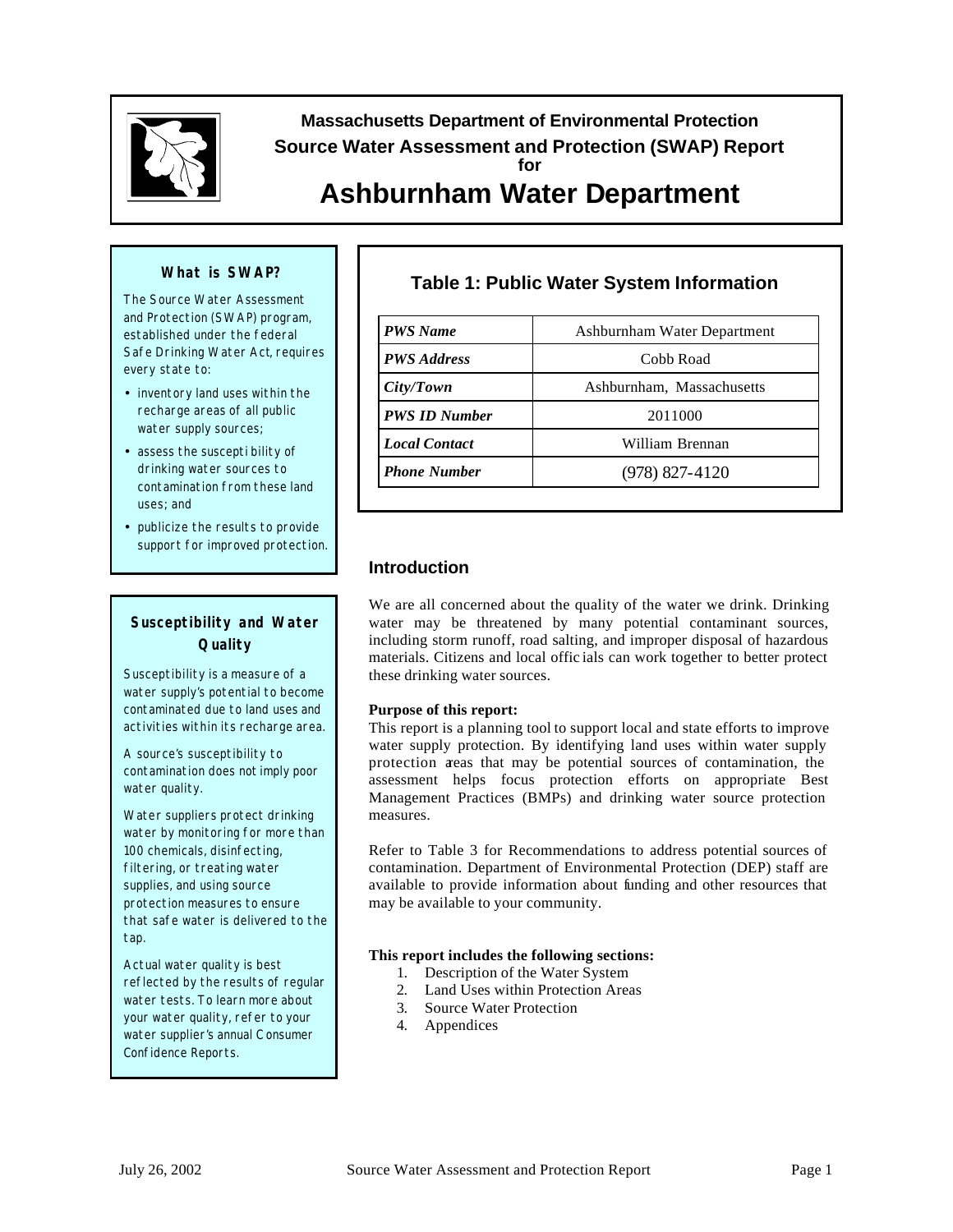### **What is a Watershed?**

A watershed is the land area that catches and drains rainwater down-slope into a river, lake or reservoir. As water travels down from the watershed area it may carry contaminants from the watershed to the drinking water supply source. For protection purposes, watersheds are divided into protection Zones A, B and C.



# **Glossary Protection Zones**

**Zone A:** is the most critical for protection efforts. It is the area 400 feet from the edge of the reservoir and 200 feet from the edge of the tributaries (rivers and/or streams) draining into it.

**Zone B:** is the area one-half mile from the edge of the reservoir but does not go beyond the outer edge of the watershed.

**Zone C:** is the remaining area i n the watershed not designated as Zones A or B.

The attached map shows Zone A and your watershed boundary.

# **Section 1: Description of the Water System**

| <b>Source Name</b>        | <b>Source ID</b> | <i>Susceptibility</i> |  |
|---------------------------|------------------|-----------------------|--|
| <b>Upper Naukeag Lake</b> | 2011000-01S      | High                  |  |

The Town of Ashburnham obtain its water supply from Upper Naukeag Lake. This supply also serves as the water supply for Town of Winchendon.

The Ashburnham and Winchendon Joint Water Filtration Plant utilizes the proprietary Trident process for water treatment. The plant raw water is gravity fed from Upper Naukeg Lake via a 16 inch ductile iron line that flows into a 7 foot deep sump well. Two identical, alternating 40HP vertical pumps lift the raw water from the independent pump station to the main plant through an 8 inch ductile line.

Sodium carbonate (Soda Ash) is added for pre-filtration pH and alkalinity adjustment. Aluminiu m Sulfate and cationic polymer is added as coagulant. US Filter Trident filters use up-flow plastic media absorption clarifier for first stage removal of particulates. Sodium Hypochlorite is added as a disinfectant. Zinc Orthophosphate and Sodium Carbonate are added for corrosion control. The Town of Ashburnham adds Sodium Flouride for dental health.

For current information on monitoring results and treatment, please contact the Public Water System contact person listed above in Table 1 for a copy of the most recent Consumer Confidence Report. Drinking water monitoring reporting data are also available on the web at <http://www.epa.gov/safewater/ccr1.html>.

# **Section 2: Land Uses in the Protection Areas**

The protection area for Ashburnham is a mixture of residential, protected open space and forest land uses (refer to attached map for details). Land uses and activities that are potential sources of contamination are listed in Table 2.

#### **Key Land Uses and Protection Issues include:**

- 1. Zone A Land Uses
- 2. Residential land uses
- 3. Aquatic Wildlife
- 4. Transportation corridors
- 5. Protection Planning

The overall ranking of susceptibility to contamination for the system is high, based on the presence of at least one high threat land use within the water supply protection areas, as seen in Table 2.

**1. Zone A Land Uses -** The Zone A is the land area within 400 feet of a reservoir and 200 feet of its tributaries. The land uses and activities within the Zone As include: residences with on-site septic systems, above ground and underground storage tanks, roads, recreational activities, and wildlife. Public water systems are responsible for enforcing the prohibition of certain new or expanded land uses within the Zone A, as detailed in 310 CMR 22.20(b).

#### **Zone A Recommendations:**

- $\checkmark$ Actively monitor new or expanded land uses within the Zone A according to your watershed protocol submitted to DEP.
- Control stormwater and erosion within the Zone A.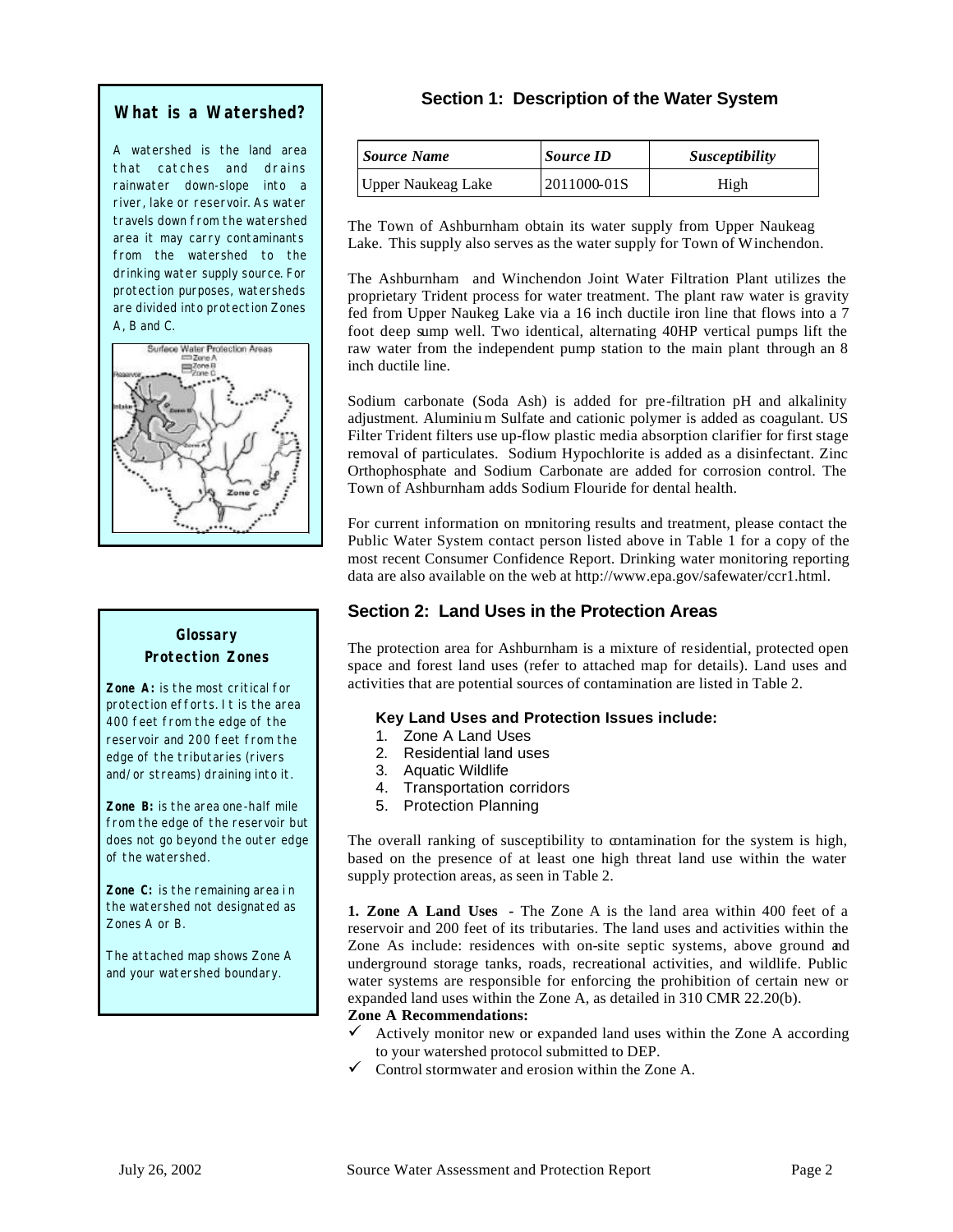- $\checkmark$  Control aquatic wildlife within the Zone A.
- $\checkmark$  Work with local emergency response teams to practice containment of spills within the Zone A.
- $\checkmark$  Conduct regular inspections of the Zone A for illegal dumping and spills.
- $\checkmark$  Install water supply protection area signs around the Zone A.

**2. Residential Land Uses –** Approximately 10% of the watersheds consist of residential areas. None of the areas have public sewers, and so all use septic systems. If managed improperly, activities associated with residential areas can contribute to drinking water contamination. Common potential sources of contamination include:

- **Septic Systems**  Improper disposal of household hazardous chemicals to septic systems is a potential source of contamination. If septic systems fail or are not properly maintained they can be a potential source of microbial contamination.
- **Household Hazardous Materials**  Hazardous materials may include automotive wastes, paints, solvents, pesticides, fertilizers, and other substances. Improper use, storage, and disposal of chemical products used in homes are potential sources of contamination.
- **Heating Oil Storage**  If managed improperly, Underground and Aboveground Storage Tanks (USTs and ASTs) can be potential sources of contamination due to leaks or spills of the fuel oil they store.

#### **Residential Land Use Recommendations:**

- $\checkmark$  Educate residents on best management practices (BMPs) for protecting water supplies. Distribute the fact sheet "Residents Protect Drinking Water" available in Appendix A and on <www.mass.gov/dep/brp/dws>/ protect.htm, which provides BMPs for common residential issues.
- Work with planners to control new residential developments in the water supply protection areas.
- $\checkmark$  Promote BMPs for stormwater management and pollution controls.

**3. Aquatic Wildlife**—Birds, particularly gulls, are attracted to large open bodies of water. Birds may increase coliform levels through the release of

# **Benefits of Source Protection**

Source Protection helps protect public health and is also good for fiscal fitness:

- Protects drinking water quality at the source
- Reduces monitoring costs through the DEP Waiver Program
- Treatment can be reduced or avoided entirely, saving treatment costs
- Prevents costly contamination clean-up
- Preventing contamination saves costs on water purchases, and expensive new source development

Contact your regional DEP office for more information on Source Protection and the Waiver Program.

fecal matter into the water and may carry other bacteria and viruses. Beaver and muskrat may introduce the pathogens Giardia and Cryptosporidium into water through fecal matter. Because of their constant contact with the water, these aquatic mammals represent a potential threat to drinking water reservoirs. Appendix A contains a DEP fact sheet titled *What You Need To Know About Microbial Contamination*.

#### **Aquatic Wildlife Recommendations:**

- Monitor wildlife populations in and around reservoirs.
- $\checkmark$  Where necessary, discourage and control aquatic wildlife. See [http://mass.gov/](http://mass.gov) dep/brp/dws/protect.htm for guidance and permits.



Figure 1: Sample watershed with examples of potential sources of contamination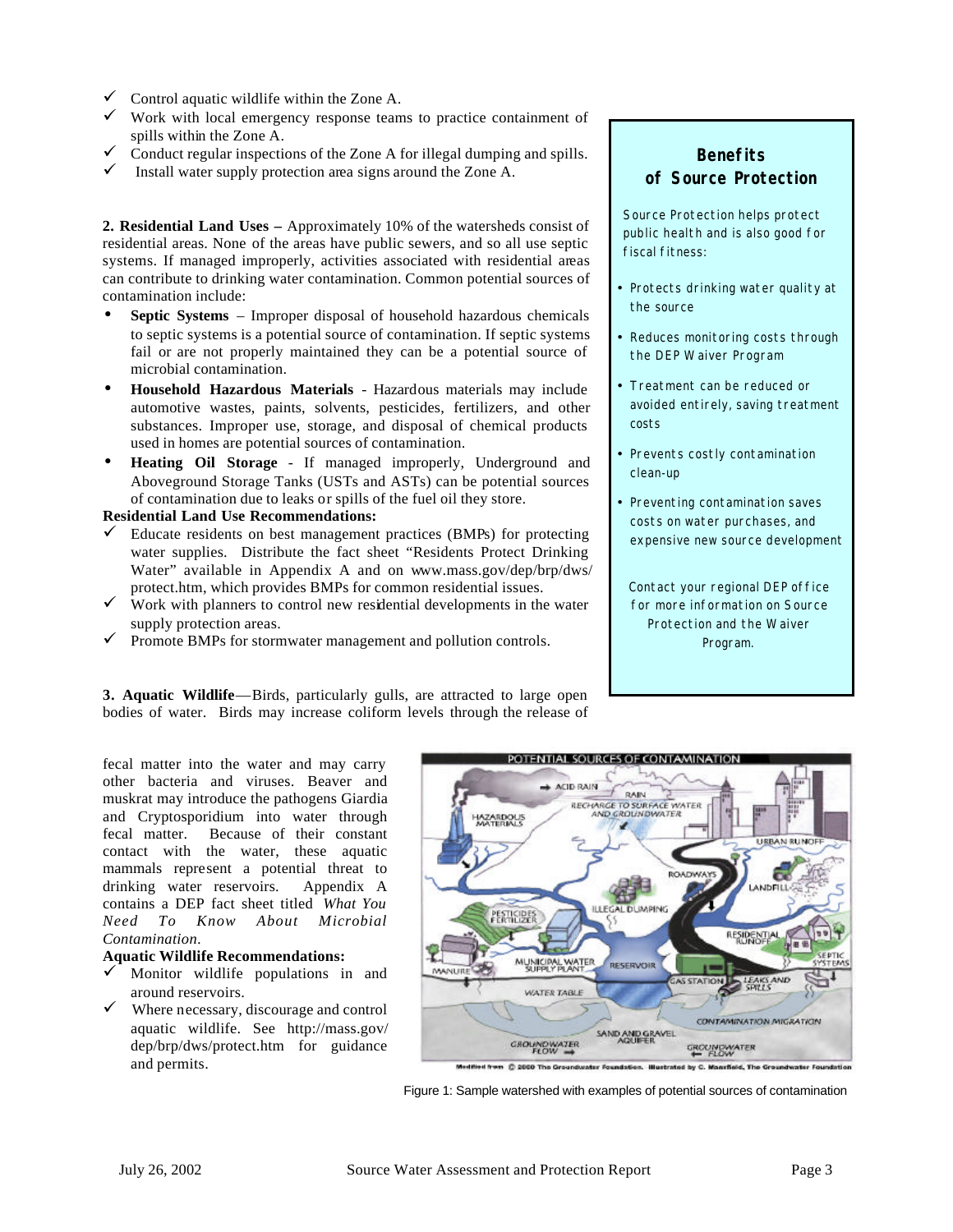**4. Transportation Corridors -** Local roads are common throughout the protection areas of the reservoir. Roadway construction, maintenance, and typical highway use can all be potential sources of contamination. Accidents can lead to spills of gasoline and other potentially dangerous transported chemicals. Roadways are frequent sites for illegal dumping of hazardous or other potentially harmful wastes.

Catch basins transport stormwater from roadways and adjacent properties to the ground. As flowing stormwater travels, it picks up debris and contaminants from streets and lawns. Common potential contaminants include contaminants from automotive leaks, maintenance, washing, or accidents.

#### **Transportation Corridor Recommendations:**

- $\checkmark$  Regularly inspect watershed for illegal dumping and spills.
- $\checkmark$  Work with local emergency response teams to ensure that any spills within the protection areas can be effectively contained.
- $\checkmark$  Work with the Town and State to have catch basins inspected, maintained, and cleaned on a regular schedule. Regular street sweeping reduces the amount of potential contaminants in runoff.
- $\checkmark$  If storm drainage maps are available, review the maps with emergency response teams. If maps aren't yet available, work with town officials to investigate mapping options such as the upcoming Phase II Stormwater Rule requiring some communities to complete stormwater mapping.

**5. Protection Planning –** Protection planning protects drinking water by managing the land area that supplies water to a reservoir. Currently, the does not have water supply protection controls that meet DEP's Surface Water Protection regulations 310 CMR 22.20 (b) and (c ). A Surface Water Supply Protection Plan coordinates community efforts, identifies protection strategies, establishes a timefra me for implementation, and provides a forum for public participation. Ashburnham Water Department has a DEP -approved Surface Water Supply Protection Plan for Upper Naukeag Lake. There are resources available to help communities plan for protecting drinking water



#### **What are "BMPs?"**

Best Management Practices (BMPs) are measures that are used to protect and improve surface water and groundwater quality. BMPs can be structural, such as oil & grease trap catch basins, nonstructural, such as hazardous waste collection days or managerial, such as employee training on proper disposal procedures.

supply reservoirs.

#### **Protection Planning Recommendations:**

- $\checkmark$  Implement your Surface Water Supply Protection Plan and keep it up to date. Establish a protection team, and refer them to <http://mass.gov/dep/brp/dws/protect.htm> for a copy of DEP's guidance, "Developing a Surface Water Supply Protection Plan".
- $\checkmark$  If there are no local controls or they do not meet the current regulations, adopt controls that meet 310 CMR 22.20 (b) and (c). For more information on DEP land use controls see<http://mass.gov/dep/brp/dws/protect.htm>.
- $\checkmark$  Work with town boards to review and provide recommendations on proposed development within your water supply protection areas. To obtain information on build-out analyses for the town, see the Executive Office of Environmental Affairs' community preservation web site, [http://commpres.env.](http://commpres.env) [state.ma.us/](https://state.ma.us).

# **Protection D1 ecreases Risk**



*(Continued on page 6)* 

Figure 2: Risk of contamination decreases as source protection increases. This is true for public water systems of any susceptibility ranking, whether High, Moderate, or Low.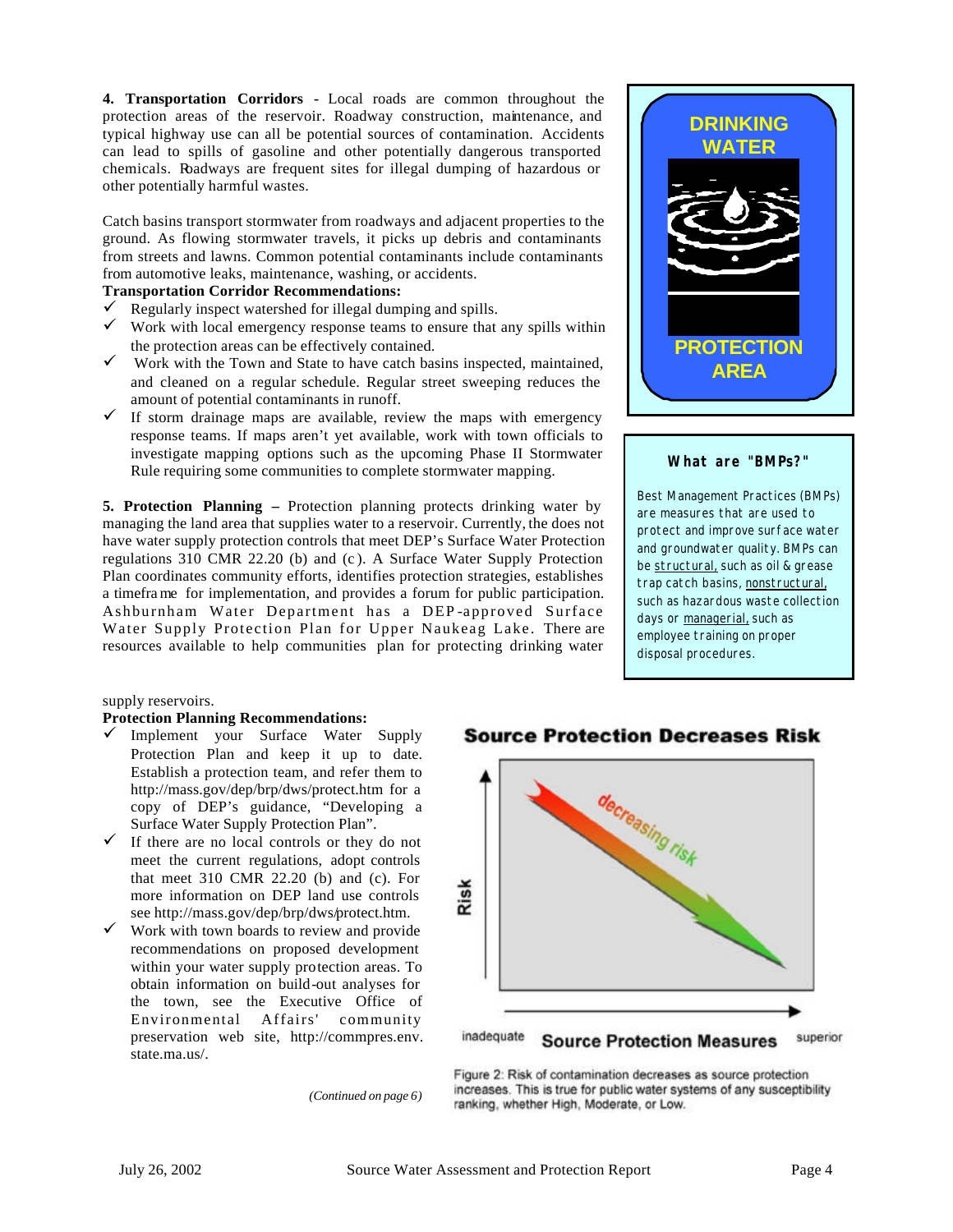#### **Potential Source of Contamination vs. Actual Contamination**

The activities listed in Table 2 are those that typically use, produce, or store contaminants of concern, which, if managed improperly, are potential sources of contamination (PSC).

It is important to understand that a release may never occur from the potential source of contamination provided facilities are using best management practices (BMPs). If BMPs are in place, the actual risk may be lower than the threat ranking identified in Table 2. Many potential sources of contamination are regulated at the federal, state and/or local levels, to further reduce the risk.

| <b>Activities</b>                   | <b>Quantity</b> | Threat*      | <b>Potential Source of Contamination</b>                                                                              |  |  |  |  |
|-------------------------------------|-----------------|--------------|-----------------------------------------------------------------------------------------------------------------------|--|--|--|--|
| <b>Residential</b>                  |                 |              |                                                                                                                       |  |  |  |  |
| Fuel Oil Storage (at<br>residences) | Several         | M            | Fuel oil: spills, leaks, or improper handling                                                                         |  |  |  |  |
| Lawn Care / Gardening               | Several         | M            | Pesticides: over-application or improper storage and disposal                                                         |  |  |  |  |
| Septic Systems /<br>Cesspools       | Several         | M            | Hazardous chemicals: microbial contaminants, and improper<br>disposal                                                 |  |  |  |  |
| <b>Miscellaneous</b>                |                 |              |                                                                                                                       |  |  |  |  |
| Aquatic Wildlife                    | Few             | H            | Microbial contaminants                                                                                                |  |  |  |  |
| Cemetery                            | One             | $\mathbf{L}$ | Over-application of pesticides: Leaks spills, improper handling,<br>historic embalming fluids                         |  |  |  |  |
| <b>Transportation Corridor</b>      | One             | H            | Fuels and other hazardous materials: accidental leaks or spills;<br>pesticides: over-application or improper handling |  |  |  |  |
| <b>Medical Facility</b>             | One             | L            | Biological, chemical, and radioactive wastes: spills, leaks, or<br>improper handling or storage                       |  |  |  |  |

# **Table 2: Land Use in the Watershed**

#### **Table Notes:**

- 1. When specific potential contaminants are not known, typical potential contaminants or activities for that type of land use are listed. Facilities within the watershed may not contain all of these potential contaminant sources, may contain other potential contaminant sources, or may use Best Management Practices to prevent contaminants from reaching drinking water supplies.
- 2. For more information on regulated facilities, refer to Appendix B: Regulated Facilities within the Water Supply Protection Area information about these potential sources of contamination.
- 3. For information about Oil or Hazardous Materials Sites in your protection areas, refer to Appendix C: Tier Classified Oil and/or Hazardous Material Sites.

**\* THREAT RANKING** - The rankings (high, moderate or low) represent the relative threat of each land use compared to other PSCs. The ranking of a particular PSC is based on a number of factors, including: the type and quantity of chemicals typically used or generated by the PSC; the characteristics of the contaminants (such as toxicity, environmental fate and transport); and the behavior and mobility of the pollutants in soils and groundwater.

#### **For More Information**

Contact Josephine Yemoh-Ndi in DEP's Worcester Office at (508) 849-4030

for more information and assistance on improving current protection measures.

Copies of this report have been provided to the public water supplier and town boards.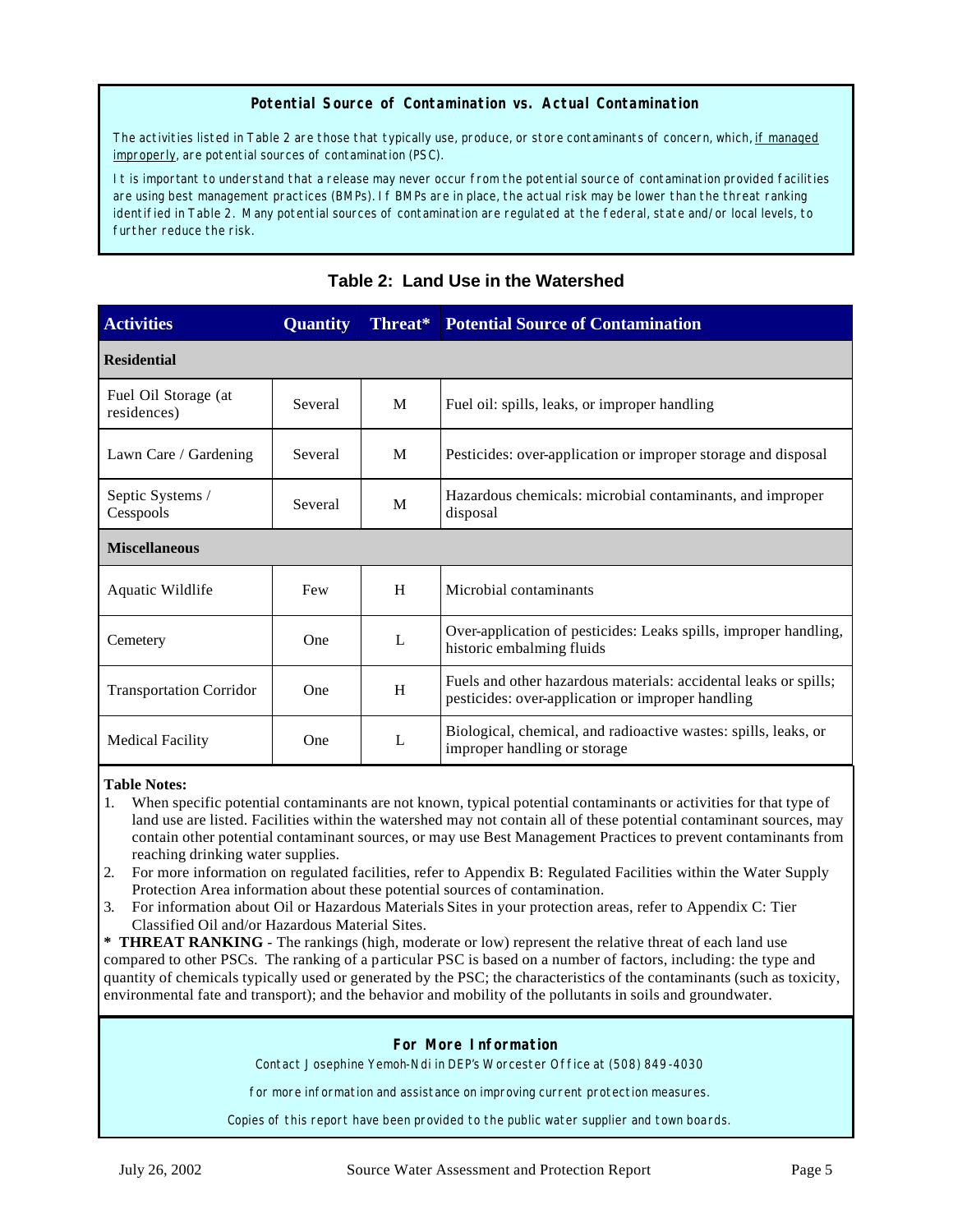Other land uses and activities within the protection areas that are potential sources of contamination are included in Table 2. Refer to Appendix B for more information about these land uses. Identifying potential sources of contamination is an important initial step in protecting your drinking water sources. Further local investigation will provide more in-depth information and may identify new land uses and activities that are potential sources of contamination. Once potential sources of contamination are identified, specific recommendations like those below should be used to better protect your water supply.

## **Section 3: Source Water Protection Conclusions and Recommendations**

#### **Current Land Uses and Source Protection:**

As with many water supply protection areas, the system watershed contains potential sources of contamination. However, source protection measures reduce the risk of actual contamination, as illustrated in Figure 2. The water supplier is commended for taking an active role in promoting source protection measures in the Water Supply Protection Areas.

#### **Source Protection Recommendations:**

To better protect the sources for the future:

- $\checkmark$  Inspect the Zone A regularly, and when feasible, remove any non-water supply activities.
- $\checkmark$  Educate residents on ways they can help you to protect drinking water sources.
- $\checkmark$  Work with emergency response teams to ensure that they are aware of the stormwater drainage in your watershed and to cooperate on responding to spills or accidents.
- $\checkmark$  Continue to implement your Surface Water Supply Protection Plan.

#### **Conclusions:**

These recommendations are only part of your ongoing local drinking water source protection. Additional source protection recommendations are listed in Table 3, the Key Issues above and Appendix A.

DEP staff, informational documents, and resources are available to help you build

# **Top 5 Reasons to Develop a Local Surface Water Protection Plan**

**•** Reduces Risk to Human Health

**• Cost Effective! Reduces or** Eliminates Costs Associated With:

- Increased monitoring and treatment
- Water supply clean up and remediation
- Replacing a water supply
- Purchasing water

**•** Supports municipal bylaws, making them less likely to be challenged

**O** Ensures clean drinking water supplies for future generations

• Enhances real estate values – clean drinking water is a local amenity. A community known for its great drinking water in a place people want to live and businesses want to locate.

#### **Additional Documents:**

To help with source protection efforts, more information is available by request or online at <www.state.ma.us/dep/brp/dws> including:

1. Water Supply Protection Guidance Materials such as model regulations, Best Management Practice information, and general water supply protection information.

2. MA DEP SWAP Strategy

3. Land Use Pollution Potential Matrix

4. Draft Land/Associated Contaminants Matrix

on this SWAP report as you continue to improve drinking water protection in your community. The Department's Source Protection Grant Program provides funds to assist public water suppliers in addressing water supply source protection through local projects. Protection recommendations discussed in this document may be eligible for funding under the Grant Program. Please note: each spring DEP posts a new Request for Response (RFR) for the grant program.

Other grants and loans are available through the Drinking Water State Revolving Loan Fund, the Clean Water State Revolving Fund, and other sources. For more information on grants and loans, visit the Bureau of Resource Protection's Municipal Services web site at:<http://mass.gov/dep/brp/mf/mfpubs.htm>.

The assessment and protection recommendations in this SWAP report are provided as a tool to encourage community discussion, support ongoing source protection efforts, and help set local drinking water protection priorities. Citizens and community officials should use this SWAP report to spur discussion of local drinking water protection measures. The water supplier should supplement this SWAP report with local information on potential sources of contamination and land uses. Local information should be maintained and updated periodically to reflect land use changes in the watershed. Use this information to set priorities, target

*(Continued on page 8)*